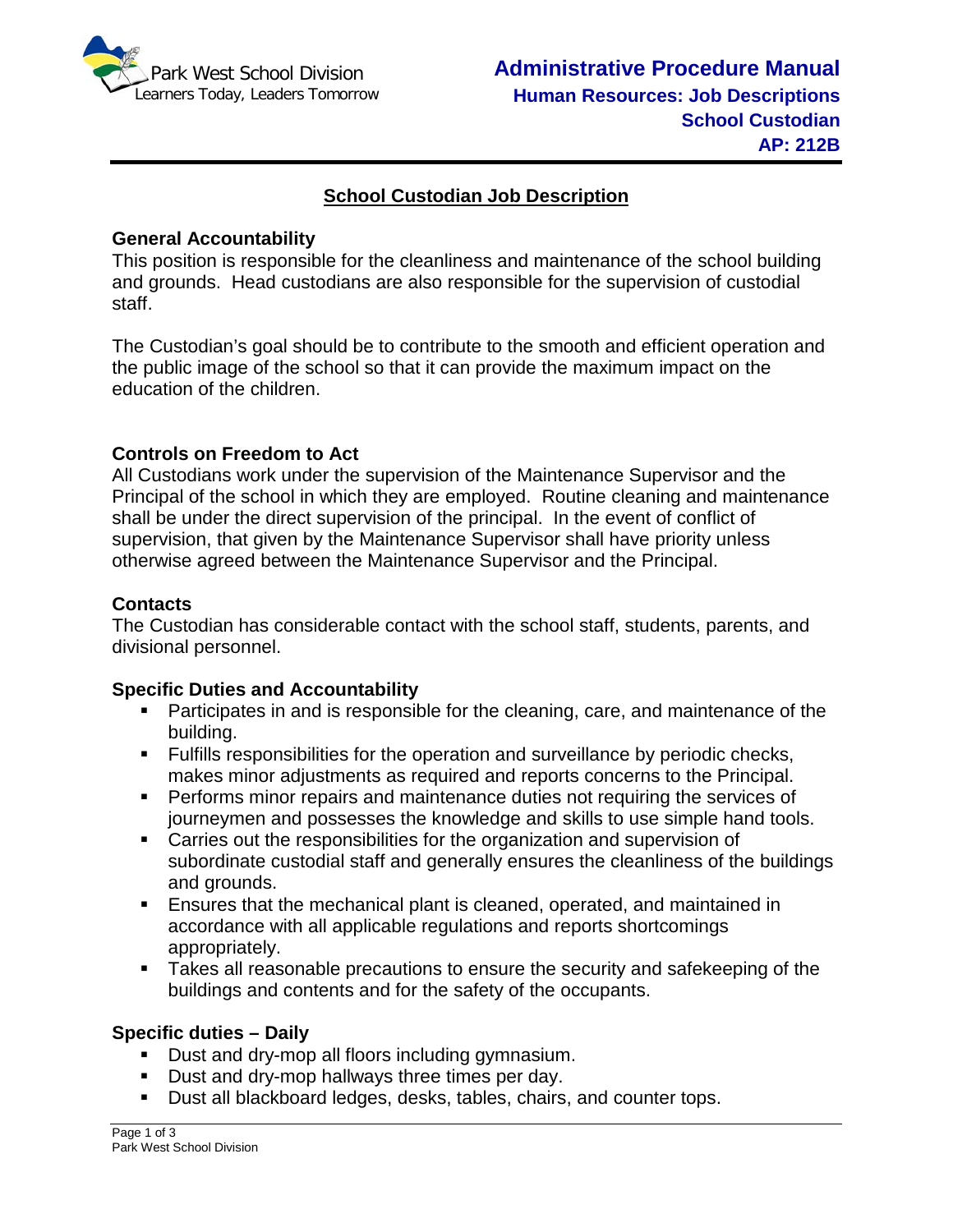

- Disinfect and clean all washroom floors, basins, toilets, urinals, bathroom fixtures, mirrors, and drinking fountains twice per day.
- Raise and lower the flag.
- Clean the sidewalks (to concrete).
- **Clean any marks on walls and wash as required.**
- Clean and wipe the shoe rack.
- **Wash the hallway floors as necessary.**
- **Empty all trashcans and wash out as required.**
- Do minor repairs to hardware and equipment as necessary.
- **Carpets completely vacuumed and all spots removed.**
- **Dust hardwood floors.**
- Check and refill all soap, hand towels, and toilet paper dispensers.
- Clean glass in main entrances.
- Checking and replacing burnt fluorescent bulbs.
- **Wash desks in classrooms.**

### **Specific duties – Weekly**

- **Scrub toilet bowls and urinals.**
- Wash stall partitions (bathrooms).
- **Dust fixtures.**
- Wash inside and outsides of doors.
- Dust venetian blinds.
- **Wash floors weekly and apply floor finish as necessary.**
- **Tighten and check all hardware on doors.**
- Check all playground equipment and make minor repairs.
- Record water meter reading each Monday morning.

### **Specific duties – Summer**

- Consult with the Supervisor of Maintenance regarding floor stripping and waxing requirements.
- Shampoo all carpets.
- **Thorough cleaning of all light fixtures and window blinds.**
- Dust and wash lockers.
- **Inspect and make minor repair to all doors, table legs and desks.**
- **Provide complete cleaning of Industrial Shops area (twice per year).**

# **Other duties**

- **Provide a weekly check of playground equipment and other equipment for safety** and provide a monthly written report to the Supervisor of Maintenance.
- Monthly check of safety equipment including fire alarms and emergency lights and provide a monthly written report to the Supervisor of Maintenance.
- Report any vandalism.
- Move chairs and/or furnishings to accommodate school activities.